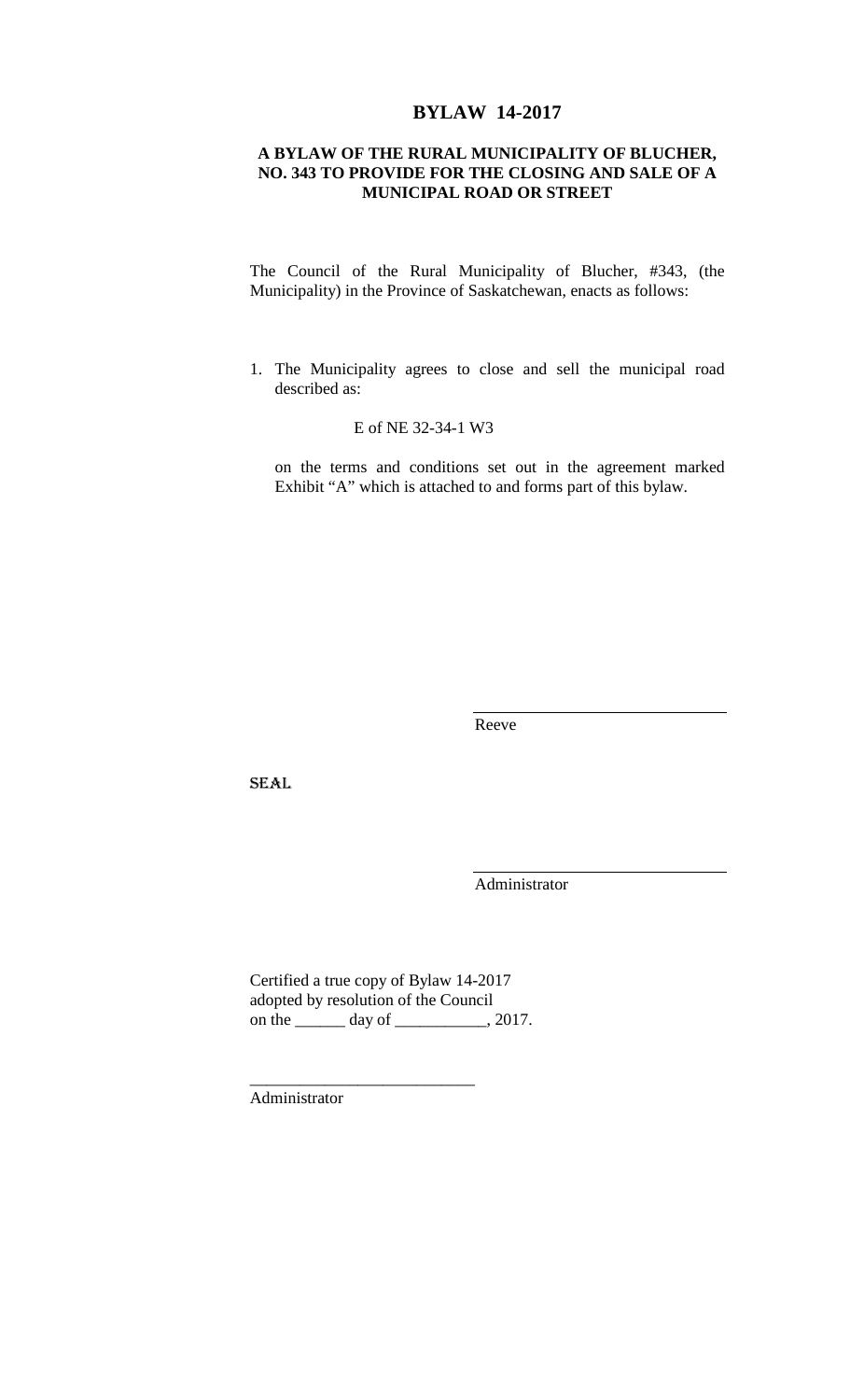#### **EXHIBIT "A" to Bylaw 14-2017**

# **AGREEMENT TO CLOSE AND SELL (TRANSFER) ALL OR PART OF A MUNICIPAL ROAD /STREET**

This agreement made this \_\_\_\_\_\_ day of \_\_\_\_\_\_\_\_\_\_\_\_\_\_\_\_, \_\_\_

Between:

The Rural Municipality of Blucher, No. 343 ("The Municipality)

And

Potash Corporation Saskatchewan, ("The Purchaser")

Whereas the municipal road or street located East of NE 32-34-1 W3 is no longer required for use by the traveling public, and

Whereas access to other lands is not eliminated by this agreement; and

Whereas the Purchaser is desirous of acquiring the road or street and the municipality is prepared to close and transfer the same to the Purchaser, pursuant to Section 13 *The Municipalities Act,* and

Whereas the Minister of Highways and Infrastructure has agreed to allow the municipality to close and transfer the road or street to the Purchaser, subject to the terms and conditions hereinafter set forth.

Now therefore the parties agree as follows:

1. The Municipality agrees to sell and the Purchaser agrees to buy the road or street.

2. The Purchaser shall pay the Municipality the sum of \$20,000.00 for the road or street.

3. The sale shall be subject to the laws of Saskatchewan and any applicable municipal bylaws or regulations.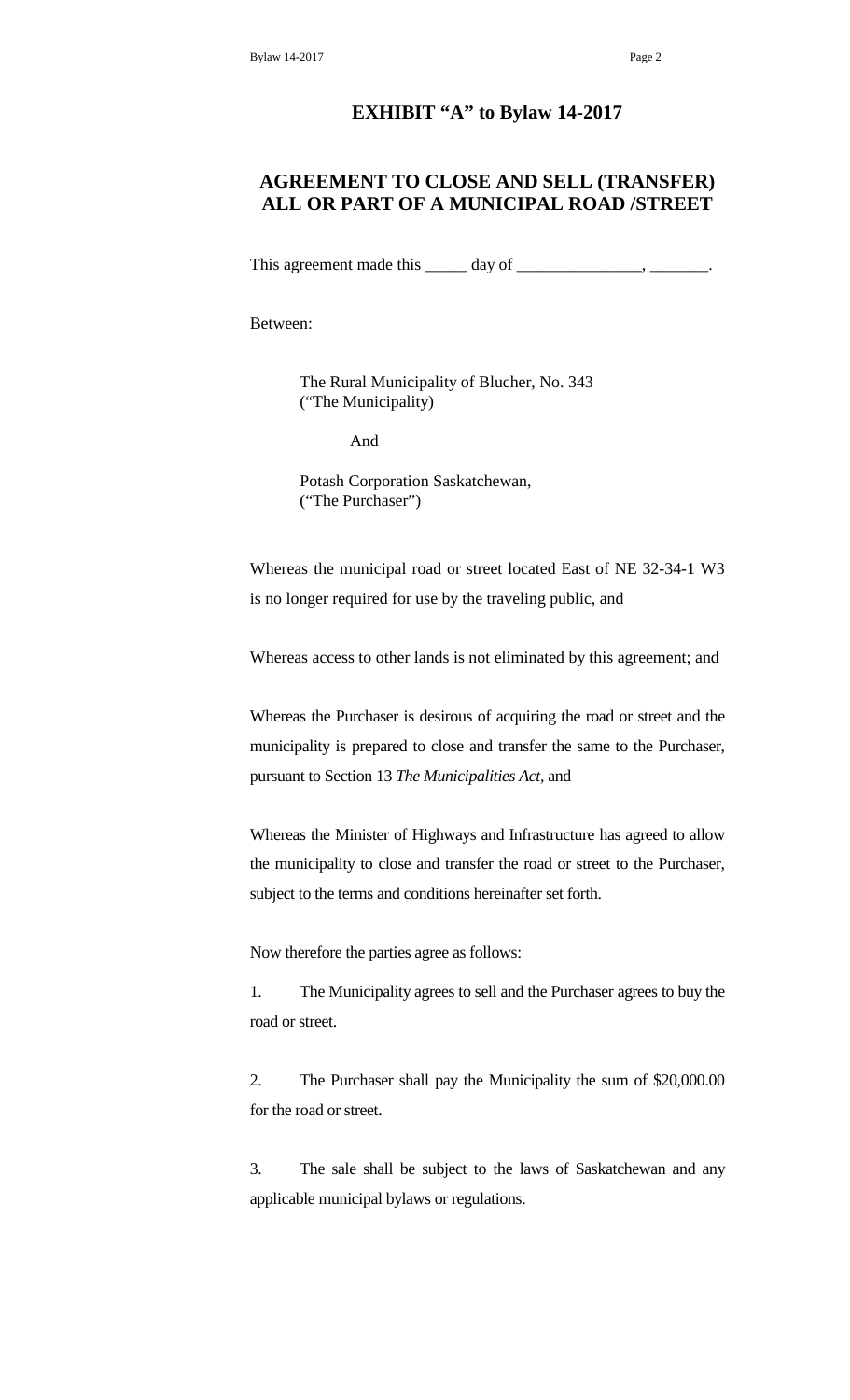4. The Purchaser agrees to accept the road or street in its present condition. The Purchaser agrees to save harmless and keep indemnified the Municipality and the Crown in right of Saskatchewan or either of them from and against any future expenses, damages, claims, demands or judgments concerning this road or street arising after the date of transfer.

- 5. The Purchaser covenants and agrees with the Municipality to:
	- a) incur all costs to convey title to the land and may require a review for intended land use by Community Planning;
	- b) consolidate the land with the adjacent existing title at the Purchaser's expense;
	- c) be responsible for all Information Services Corporation (ISC) fees related to the transfer of the land; and
	- d) erect and maintain throughout the term of this agreement, at each end of the road or street, such signs as the Municipality may direct, to ensure that the general public is adequately warned that the road or street is closed.
- 6. (a) Any closing and transfer pursuant to this agreement is subject to the condition that, if the Crown or a Crown utility corporation in right of Saskatchewan or the Municipality requests the return of the road or street for use by the public as a municipal road or street or for the purposes of a public utility or municipal utility, the road or street, or any interest in the road or street that is necessary to enable the Crown in right of Saskatchewan or a Crown utility or the Municipality to fulfill the purpose on which its request is based, must be returned to the Crown in right of Saskatchewan, without compensation.
	- (b) Clause 6(a) pertains only if the land has not become part of a subdivision pursuant to *The Planning & Development Act, 2007.*
	- (c) All costs associated with registering an interest pursuant to Section 6 shall be borne by the Municipality.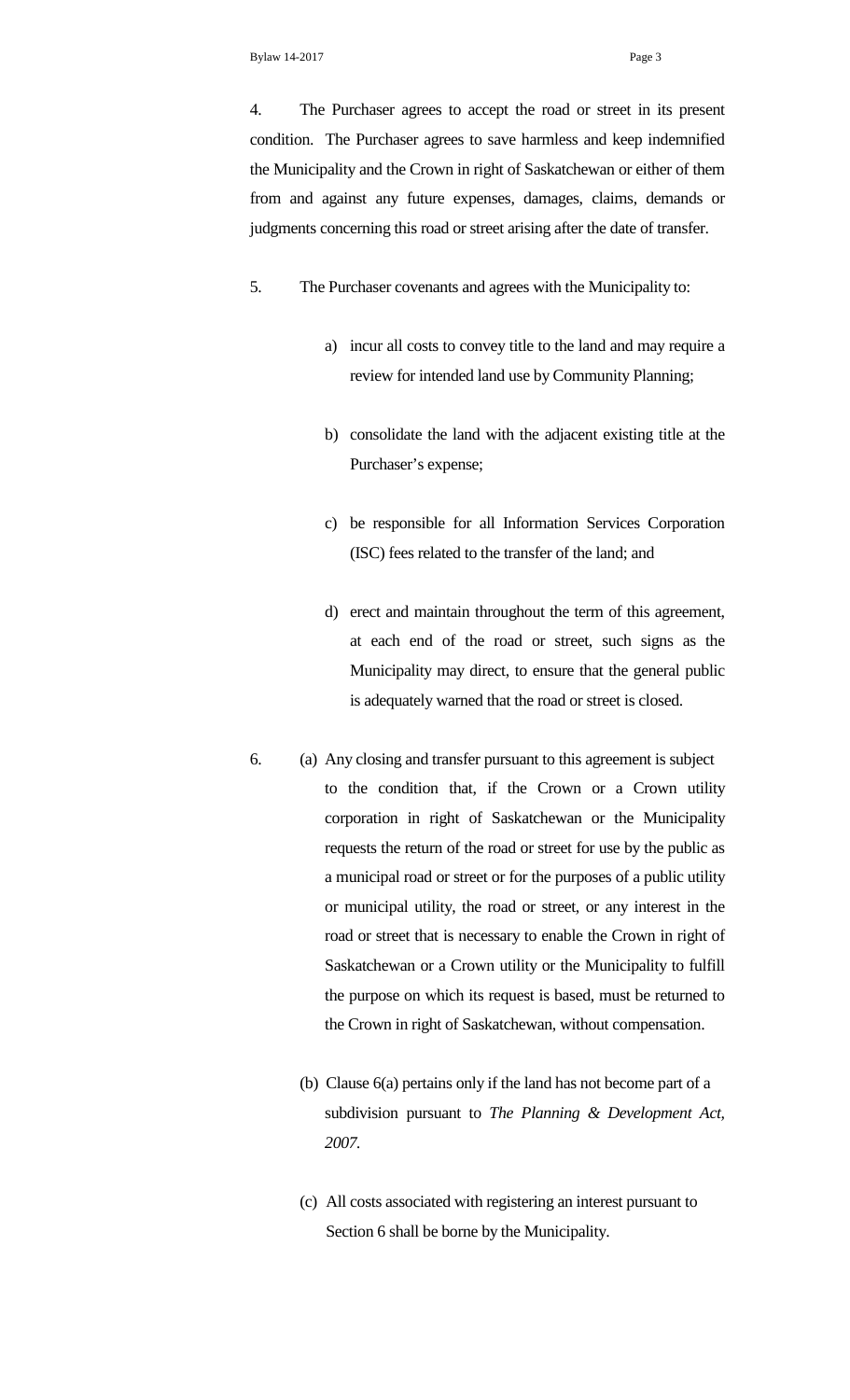7. The Purchaser shall, without charge, grant utility line easements as may be required by the Saskatchewan Power Corporation, Sask Energy and Saskatchewan Telecommunications for any existing lines.

Dated at \_\_\_\_\_\_\_\_\_\_\_\_\_\_\_\_\_\_\_\_\_, in the Province of Saskatchewan, this  $\frac{day \text{ of } (x,y) \text{ of } (x,y) \text{ of } (x,y) \text{ of } (x,y) \text{ of } (x,y) \text{ of } (x,y) \text{ of } (x,y) \text{ of } (x,y) \text{ of } (x,y) \text{ of } (x,y) \text{ of } (x,y) \text{ of } (x,y) \text{ of } (x,y) \text{ of } (x,y) \text{ of } (x,y) \text{ of } (x,y) \text{ of } (x,y) \text{ of } (x,y) \text{ of } (x,y) \text{ of } (x,y) \text{ of } (x,y) \text{ of } (x,y) \text{ of } (x,y) \text{ of } (x,y)$ 

Rural Municipality of Blucher No. 343

\_\_\_\_\_\_\_\_\_\_\_\_\_\_\_\_\_\_\_\_\_\_\_\_\_\_\_\_\_\_

\_\_\_\_\_\_\_\_\_\_\_\_\_\_\_\_\_\_\_\_\_\_\_\_\_\_\_\_\_\_

**REEVE** 

(SEAL)

ADMINISTRATOR

\_\_\_\_\_\_\_\_\_\_\_\_\_\_\_\_\_\_\_\_\_\_\_ \_\_\_\_\_\_\_\_\_\_\_\_\_\_\_\_\_\_\_\_\_\_\_\_ WITNESS PURCHASER